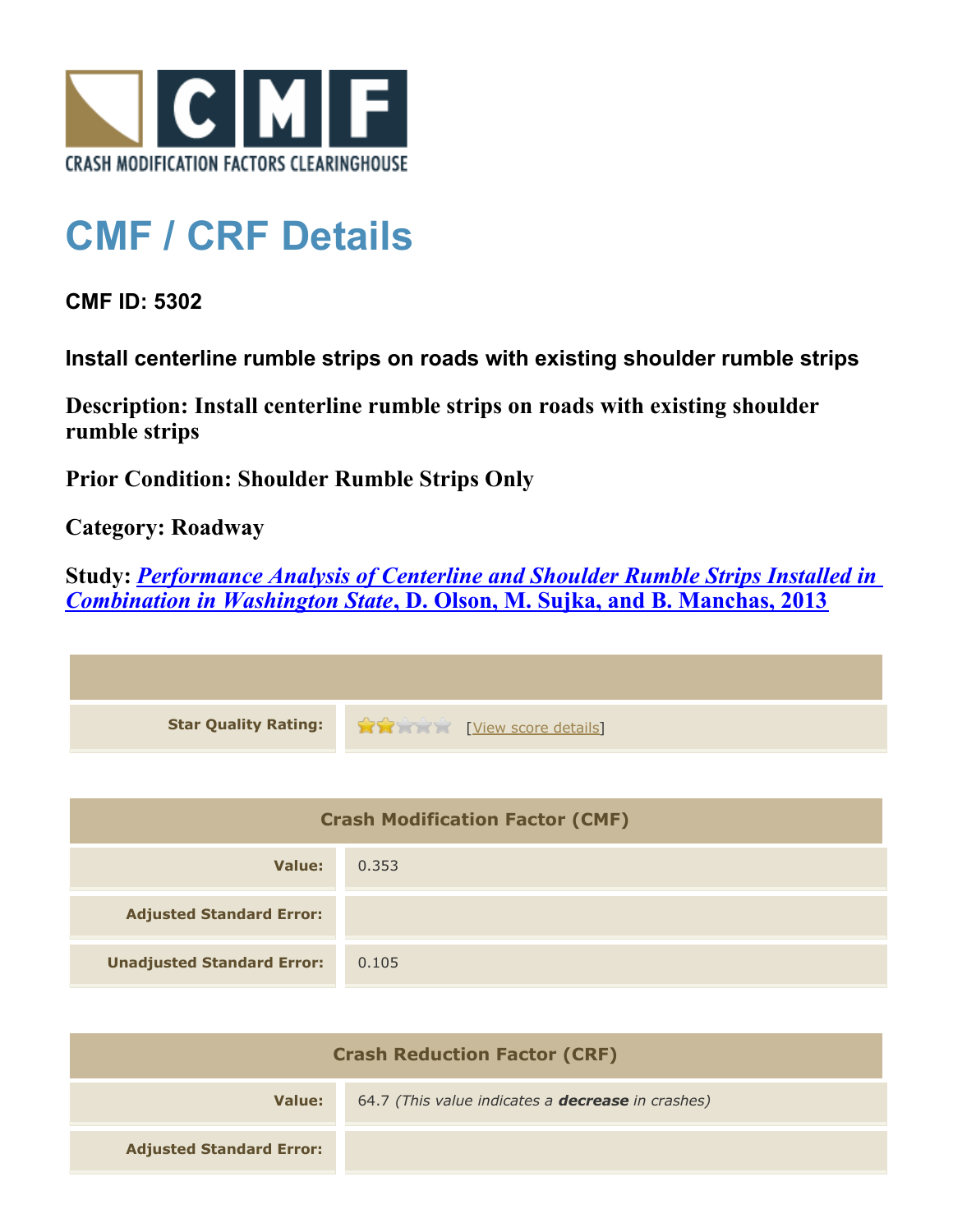| <b>Applicability</b>       |                    |
|----------------------------|--------------------|
| <b>Crash Type:</b>         | Head on, Sideswipe |
| <b>Crash Severity:</b>     | All                |
| <b>Roadway Types:</b>      | Not specified      |
| <b>Number of Lanes:</b>    | $\overline{2}$     |
| <b>Road Division Type:</b> |                    |
| <b>Speed Limit:</b>        |                    |
| <b>Area Type:</b>          | Rural              |
| <b>Traffic Volume:</b>     |                    |
| <b>Time of Day:</b>        | Not specified      |

## *If countermeasure is intersection-based*

| <b>Intersection Type:</b>         |  |
|-----------------------------------|--|
| <b>Intersection Geometry:</b>     |  |
| <b>Traffic Control:</b>           |  |
| <b>Major Road Traffic Volume:</b> |  |
| <b>Minor Road Traffic Volume:</b> |  |

| <b>Development Details</b>      |              |
|---------------------------------|--------------|
| <b>Date Range of Data Used:</b> | 2002 to 2010 |
| <b>Municipality:</b>            |              |
| State:                          | <b>WA</b>    |